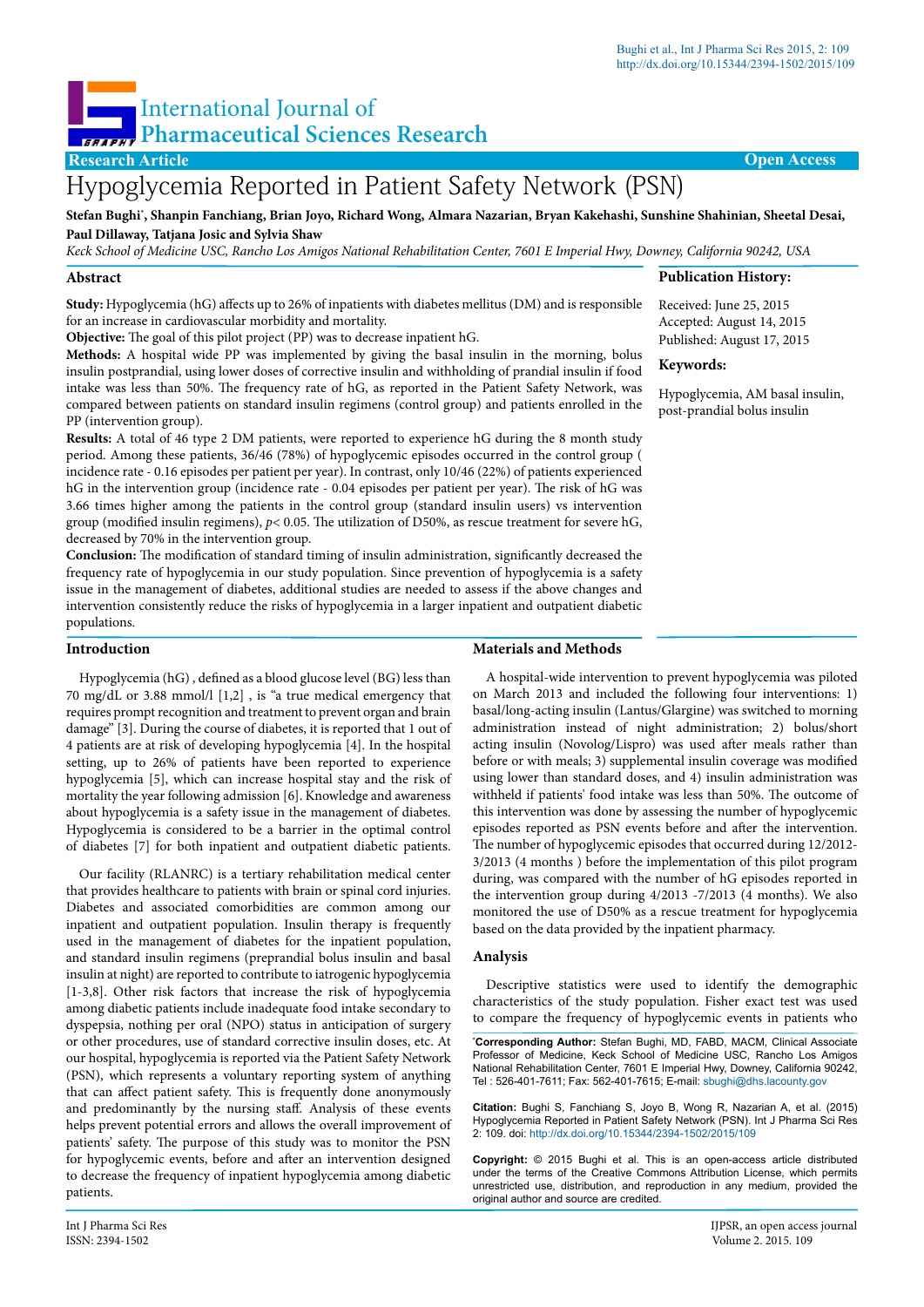**Citation:** Bughi S, Fanchiang S, Joyo B, Wong R, Na[z](http://dx.doi.org/10.15344/2394-1502/2015/108%20)arian A, et al. (2015) Hypoglycemia Reported in Patient Safety Network (PSN). Int J Pharma Sci Res 2: 109. doi: <http://dx.doi.org/10.15344/2394-1502/2015/109>

received standard insulin regimen vs those in the intervention group . A p value < 0.05 was considered to be statistically significant.

#### **Results**

#### **Retrospective PSN review**

During the 8 month study period a total of 46 episodes of hypoglycemia were reported in the PSN events. All 46 inpatients (34 male and 12 female patients) who experienced hypoglycemia have type 2 diabetes. Their mean age was 56.7+/- 10.1 years old. The range of blood glucose levels were between 51-69 mg/dL (2.83-3.83 mmol/l) in 17/46 (37%) of patients and < 50 mg/dL (2.77 mmol/l) in 29/46 (63%) of patients. In the latter category, five patients required the rapid response team to rescue them from hypoglycemia.

Of the 46 episodes of hypoglycemia, 36 episodes (78%) occurred before the implementation of the pilot project. Changing the time of basal insulin administration was found to be beneficial for both type 1 and type 2 diabetes [12,13]. The frequency rate of hypoglycemia in this control group was 0.16 episodes per patient per year. In contrast, the number of hypoglycemic episodes in patients who participated in the pilot project (intervention group) was 10/46 (22%) episodes, representing a frequency rate of 0.04 episodes per patient per year (Table 1). Using Fisher's exact test to compare the frequency rate of hypoglycemia among the control group vs intervention group, we found that patients in the control group were 3.66 times more likely to develop hypoglycemia compared to the intervention group (*p*<0.05).

In monitoring the use of D50% to correct hypoglycemia, the number of patients who received intravenous (IV) D50% was 34 in the control group and 10 in the intervention group. This represents a 70% decrease in the utilization of IV D50% in the intervention group (Figure 1).



over a period of 4 months, before and after the intervention.

Based on our clinical observation and the review of data from the monthly Medication Safety Committee meetings, we found that hypoglycemia among the diabetic inpatient population occurred more frequently when basal insulin was given at bedtime and/or bolus insulin was given prior to meals. These represent the standards of insulin administration, and is true for the combination of both NPH/Regular insulins and also for the combination of analog insulins (Glagine/Humalog ). As a result of our observation, our first intervention to prevent hypoglycemia included the use basal insulin in the morning instead of the night time. Changing the time of basal insulin administration was found to be beneficial for both type 1 and type 2 diabetes [12,13]. Our second intervention to

|                                           | Patients on Standard Insuline Therapy (Control Group) |        |        |        | Patients on modified Insulin Therapy (Intervention Group)                                                                   |        |        |        |
|-------------------------------------------|-------------------------------------------------------|--------|--------|--------|-----------------------------------------------------------------------------------------------------------------------------|--------|--------|--------|
| Time/month                                | 12/2012                                               | 1/2013 | 2/2013 | 3/2013 | 4/2013                                                                                                                      | 5/2013 | 6/2013 | 7/2013 |
| Inpatient<br>census                       | 157                                                   | 175    | 171    | 166    | 161                                                                                                                         | 164    | 156    | 172    |
| Number of<br>Hypoglycemic<br>events/month | 6                                                     | 10     | 8      | 12     |                                                                                                                             |        | 3      |        |
| Frequency rate                            | 0.04                                                  | 0.06   | 0.05   | 0.07   | 0.01                                                                                                                        | 0.006  | 0.02   | 0.02   |
|                                           |                                                       |        |        |        | Figure 1: Patients on Standard Insulin Therapy (Control Group) vs Patients on modified Insulin Therapy (Intervention Group) |        |        |        |

## **Discussion**

Our pilot study showed that hypoglycemia is common among inpatient diabetic population, and two out of three patients who were reported to have hypoglycemia, have a BG less than 50 mg/ dL (2.77mmol/l). The frequency rate of hypoglycemia among our inpatient diabetic population is in the range reported in the literature [9]. According to Mustafa and Choudhary (2014) one out of four diabetic inpatients may experience hypoglycemia [5,10], which is reported to be a neglected complication of diabetes with multiple negative implications [11]. These implications include increased sympatho-adrenal response, neurocognitive changes, endothelial dysfunction, and blood coagulation abnormalities [11]. These changes underscore the importance of hypoglycemia, as a common complication of diabetes care, and the urgency to recognize it, to treat it, and especially to prevent it.

prevent inpatient hypoglycemia addressed the administration of bolus insulin (Humalog on formulary) in the postprandial period instead of before meals. Post-meal administration of short-acting insulin was previously reported to reduce the risk of hypoglycemia [14]. According to Maynard, use of bolus insulin postprandial was beneficial in preventing hypoglycemia due to "nutritional interruption" or the discordance between insulin administration and food intake [12]. The authors considered the latter as one of the most important risk factors for drug-induced hypoglycemia [12]. Some examples of nutritional interruption that we have encountered among our inpatient diabetic population are: nausea, vomiting, altered mental status related to drug therapy (i.e. narcotics) or presence of gastroparesis. The latter was reported to be present in 25 to 55% of type 1 diabetics [15,16] and 30%with type 2 diabetes [17]. Gastroparesis is particularly common in our disabled patient population who have a long history of diabetes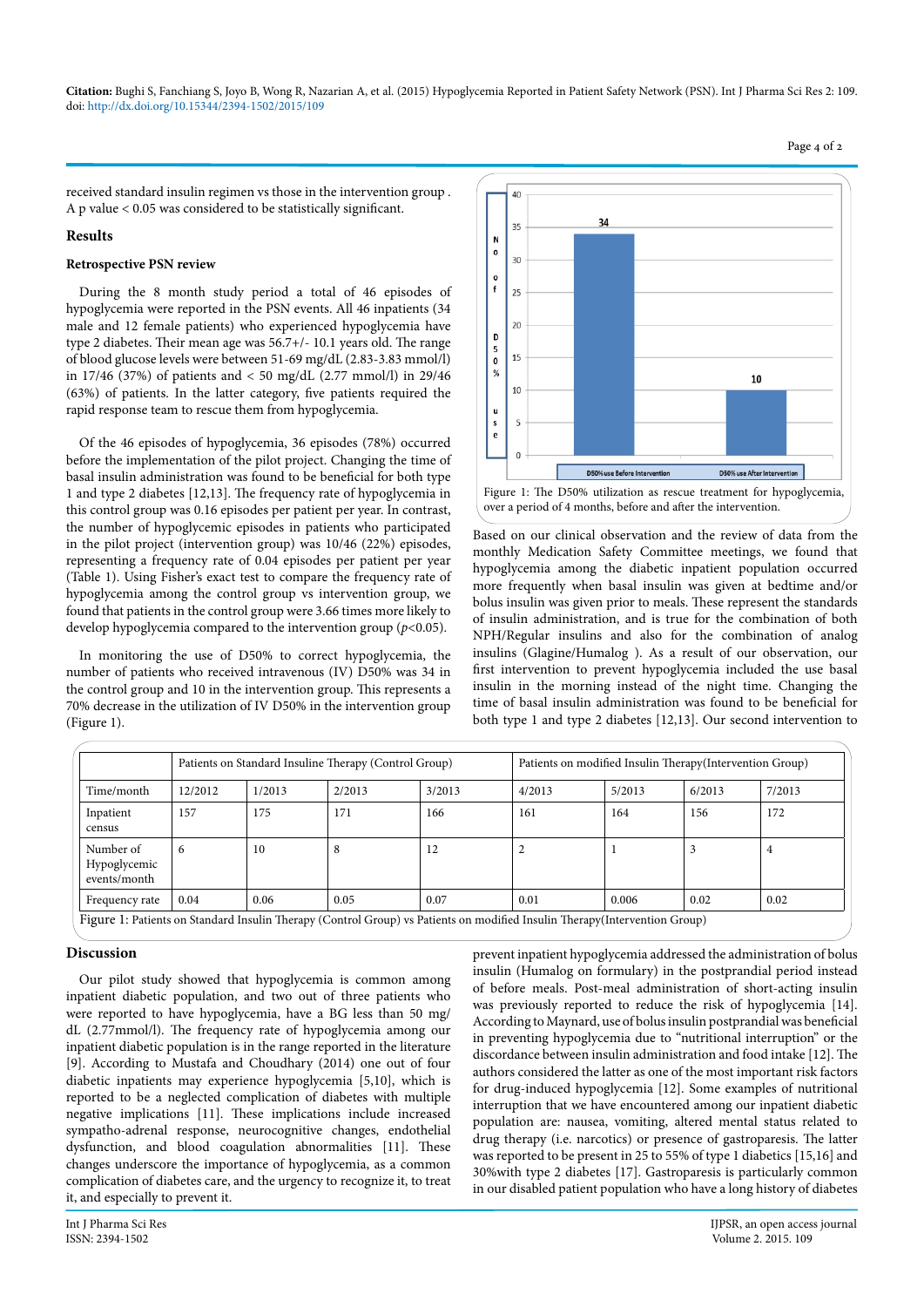**Citation:** Bughi S, Fanchiang S, Joyo B, Wong R, Na[z](http://dx.doi.org/10.15344/2394-1502/2015/108%20)arian A, et al. (2015) Hypoglycemia Reported in Patient Safety Network (PSN). Int J Pharma Sci Res 2: 109. doi:<http://dx.doi.org/10.15344/2394-1502/2015/109>

Page 4 of 3

and multiple micro and macrovascular complications. This form of autonomic neuropathy that affects the gastric motility can be the result of diabetic neuropathy, hyperglycemia [18] or may be a side effect of certain drug therapy (i.e., medication with anticholinergic effect, tricyclic antidepressants, etc.). Gastroparesis is known to increase the risk of hypoglycemia [17,19,20], and administration of the shortacting/bolus insulin in the postprandial period was reported to reduce this risk [21,22]. The third intervention, to prevent hypoglycemia, involved the adjustment of supplemental insulin doses. Compared to the standard regimen, which uses an average of two units of shortacting insulin for each 50 mg/dL of blood glucose above the target level, we adjusted the supplemental insulin doses using a lower dosage (i.e. 0.5 to 1 unit of insulin for each 50 mg/dL of BG above the target level). The elimination of the high-dose insulin correction scales from the insulin order sets was reported by Pasala et al. (2013) to help decrease the incidence of inpatient hypoglycemia [2]. Our fourth pilot project intervention was to withhold the bolus insulin if the food intake was inadequate. In this sample of type 2 diabetics, we did hold the short acting/bolus insulin if food intake was less than 50%. This intervention was based on Maynard et al (2008) study, which showed that, inadequate food intake without adjustment of insulin dosage can be the "most important risk factor for iatrogenic hypoglycemia" [9].

Implementation of the above changes involved active participation of all stakeholders, including health care providers, nursing, and patients. Inpatient pharmacy played an instrumental role in helping the healthcare providers with the pilot project compliance. The pharmacists called the prescribing physicians and helped by giving instructions regarding the changes in the standard insulin administration protocols. We found that clinicians' compliance with the use of new insulin regimens required constant education, one -to-one instructions, sharing of preliminary data and continuous reminders of the need to use the newer insulin regimens. Rancho Diabetes Health and Wellness Committee, a multidisciplinary forum created to educate both patients and healthcare providers regarding diabetes, helped by informing the nursing staff, patients and their families regarding the changes in the standard insulin regimens and our efforts to prevent hypoglycemia. The role of educational programs in preventing hypoglycemia was emphasized in several studies [1,23,24] as modalities to help understanding the need of individualized, rational and safe therapies [25]. Insulin is among the high-alert medications [26] and iatrogenic hypoglycemia, despite being prevalent and potentially a cause for serious harm [27] continues to be neglected [24]. To manage diabetes safely, it is essential to address this preventable complication.

# **Limitations**

The limitations of this study include: small sample size, short duration of study time, and use of data reported as PSN events, which was conducted anonymously and predominantly by the nursing staff. Hypoglycemic events could be more frequent than what was documented by PSN. In addition few of our patients were on oral agents (n=4) or a combination of NPH/regular insulin (n=3) therefore, the changes on basal/bolus insulin did not apply to them. The only intervention that may decrease the incidence of hypoglycemia in these few patients who were on oral agents or NPH/regular insulin, was the decrease in the corrective insulin doses. Another limitation of this study was related to the use of Glargine insulin only as a basal insulin therapy, due to formulary constraints.

# **Conclusion**

Despite the limitations described above, this paper highlights several important messages. Inpatient hypoglycemia is common, and most of the patients experienced dangerous levels of low blood glucose. Documentation of hypoglycemia is very important to promote patient safety in the management of diabetes. Morning administration of basal insulin and the administration of bolus insulin postprandial helps to reduce the inpatient hypoglycemia, particularly for patients who may experience the "unexpected nutritional interruption/ discordance" [9]. The decrease in standard doses of corrective insulin may also have a beneficial effect in reducing the risk of hypoglycemia [2]. Overall, preventing hypoglycemia by addressing the potential predisposing factors could decrease patient harm, improve diabetes control [2] and quality care.

### **Competing Interests**

The authors have no competing interests with the work presented in this manuscript.

### **Author Contributions**

Stefan Bughi, MD, MACM- is the author who initiated the project, and had substantial contribution in the writing of the abstract, presenting the preliminary data as oral presentation, and had a major contribution in the write up the paper. He followed the completion of this project from start to end.

Shanpin Fanchiang, OTRL, PhD - participated in the writing of the paper and helped with statistical analysis and patient education.

Brian Joyo Pharm D.- Chief pharmacist who helped with data review and discussion of hypoglycemic cases, and also helped with the write up of the manuscript.

Richard Wong, MD- Chief Pharmacy and Therapeutic Committeehelped with data review, analysis of results and participated in the write up of paper.

Almara Nazarian, Pharm D- was instrumental in collecting the PSN data, helped with data review, and participated in the write up. Helped by educating the providers to use the new insulin regimens and monitored compliance.

Brian Kekehashi, Pharm D. - helped with data review, documentation of hypoglycemic case and the write up of paper. Helped by educating the providers to use the new insulin regimens and monitored compliance.

Sunshine Shahinian, RN, Diabetes Educator- helped with patient and health care providers education RE new changes in the insulin protocols.

Sheetal Desai ( Research Assistant) and Paul Dillaway, Tatjana Jones are medical students who helped with data collection, data entry and participated in preparing the poster and paper for publication.

Sylvia Shaw, MD, MACM – is a co- initiator of the project and its implementation, who participated in the write up of abstract, oral presentation of the preliminary data and had a major contribution in write up of the paper.

#### **Acknowledgements**

The authors thank the Rancho Diabetes Health and Wellness Center for their continuous support of patients and their family's education, the Ortho/Diabetes nursing staff for their enthusiastic support and efforts to implement this pilot study and Dr. Stephanie A. Bughi for editorial assistance.